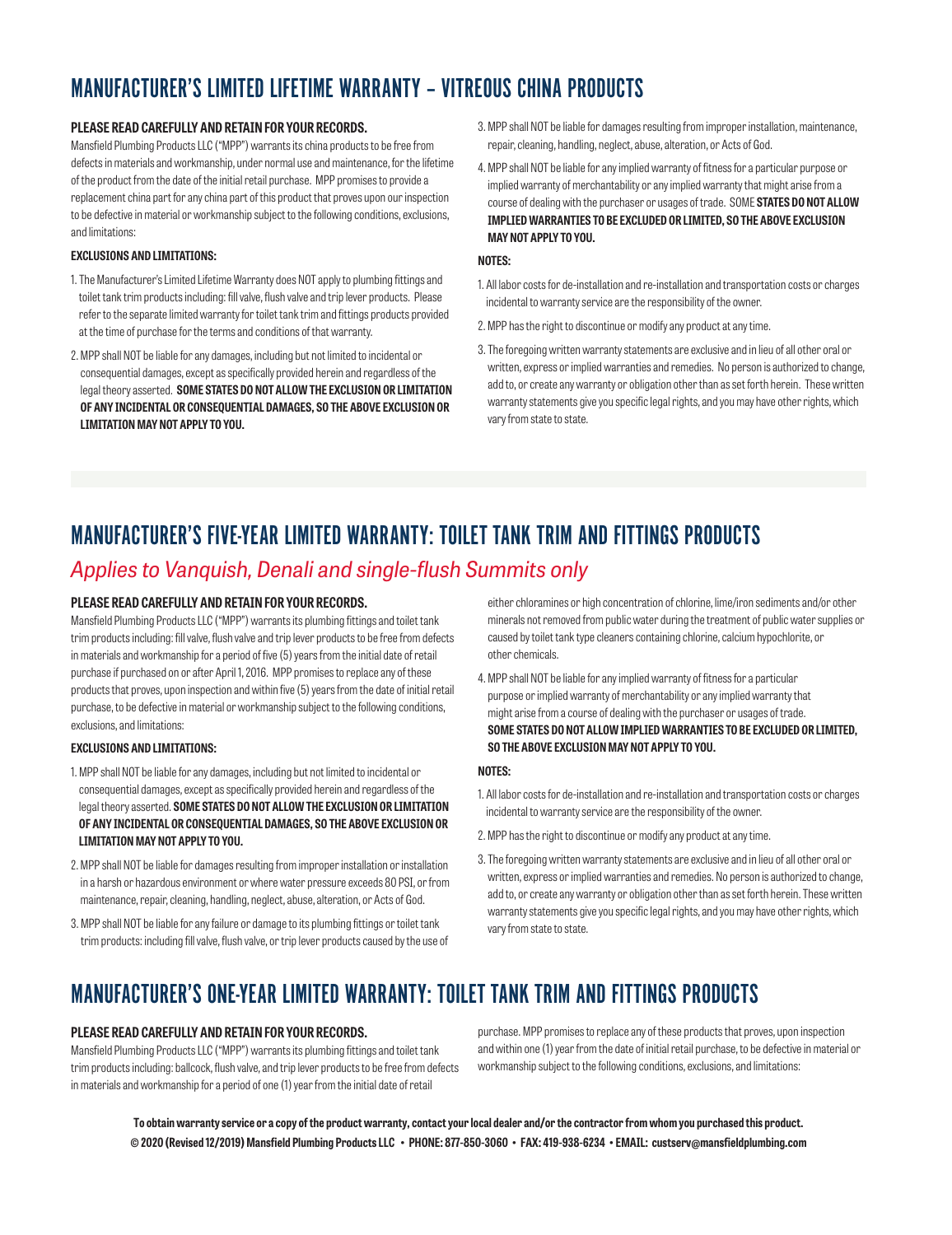### **EXCLUSIONS AND LIMITATIONS:**

- 1. MPP shall NOT be liable for any damages, including but not limited to incidental or consequential damages, except as specifically provided herein and regardless of the legal theory asserted. **SOME STATES DO NOT ALLOW THE EXCLUSION OR LIMITATION OF ANY INCIDENTAL OR CONSEQUENTIAL DAMAGES, SO THE ABOVE EXCLUSION OR LIMITATION MAY NOT APPLY TO YOU.**
- 2. MPP shall NOT be liable for damages resulting from improper installation, maintenance, repair, cleaning, handling, neglect, abuse, alteration, or Acts of God.
- 3. MPP shall NOT be liable for any failure or damage to its plumbing fittings or toilet tank trim products: including ballcock, flush valve, or trip lever products caused by the use of either chloramines or high concentration of chlorine, lime/iron sediments and/or other minerals not removed from public water during the treatment of public water supplies or caused by toilet tank type cleaners containing chlorine, calcium hypochlorite, or other chemicals.
- 4. MPP shall NOT be liable for any implied warranty of fitness for a particular purpose or implied warranty of merchantability or any implied warranty that might arise from a course of dealing with the purchaser or usages of trade. **SOME STATES DO NOT ALLOW IMPLIED WARRANTIES TO BE EXCLUDED OR LIMITED, SO THE ABOVE EXCLUSION MAY NOT APPLY TO YOU.**

### **NOTES:**

- 1. All labor costs for de-installation and re-installation and transportation costs or charges incidental to warranty service are the responsibility of the owner.
- 2. MPP has the right to discontinue or modify any product at any time.
- 3. The foregoing written warranty statements are exclusive and in lieu of all other oral or written, express or implied warranties and remedies. No person is authorized to change, add to, or create any warranty or obligation other than as set forth herein. These written warranty statements give you specific legal rights, and you may have other rights, which vary from state to state.

## QUANTUM PRESSURE-ASSIST LIMITED WARRANTY: FLUSHMATE FLUSHING SYSTEM

#### **PLEASE READ CAREFULLY AND RETAIN FOR YOUR RECORDS.**

All Mansfield® Quantum® pressure-assist toilet combinations utilize Flushmate® flushing system, which carry a ten (10) year limited warranty administered by Flushmate. Details, terms and conditions of this warranty can be found in the Quantum Owner's Manual and on the Flushmate website at www.flushmate.com. **FOR SERVICE, QUESTIONS AND WARRANTY CLAIMS ON THE FLUSHING SYSTEM, PLEASE CONTACT FLUSHMATE AT 1-800-533-3460.** The vitreous china components of these toilet combinations are covered under the standard Mansfield limited lifetime warranty as described on the previous page.

## MANUFACTURER'S WARRANTY INFORMATION FOR BATHWARE

#### **RESPONSIBILITIES OF OTHERS:**

Inspecting the unit prior to installation is the responsibility of the installer or building contractor who acts on behalf of the user. They are responsible for ensuring the unit is free of defect or damage. Notices are placed on and in the unit and on the shipping carton advising the installer of this responsibility. In the event of a problem, the unit must not be installed. Mansfield Plumbing Products is not responsible for failures or damage that could have been discovered, repaired, or avoided by proper inspection and testing (including proper water testing) prior to installation.

Damage occurring in transit is the responsibility of the carrier. The user or installer MUST open the crate and inspect the unit for damage when it is delivered. If damage is discovered, it must be reported immediately to the seller and the carrier in writing, and an inspection requested. Failure of the carrier to respond should be reported to the seller and the carrier. Your freight claims should be filed promptly thereafter.

It is the responsibility of the installer, building contractor, or user to provide access for service. Mansfield Plumbing Products, LLC is not responsible for any costs relating to obtaining access for repair.

### **WARRANTY SERVICE:**

Mansfield Plumbing Products, LLC maintains a list of independent service personnel to perform required warranty service repairs. Such firms are not agents or representatives of Mansfield Plumbing Products, LLC and cannot bind us by words or conduct. We will provide warranty service when Mansfield Plumbing Products, LLC has been notified of the problem during the active warranty period and deemed the problem to be of the nature or type covered by the warranty. The product serial number, users address and contact information must be provided to obtain warranty service.

#### **WARRANTY LIMITATIONS:**

In no event shall Mansfield Plumbing Products LLC be liable for incidental or consequential

damages, for damages resulting from improper installation or for damages caused by handling, neglect, abuse or alteration. Our warranty does not cover defects or damages caused by the common carrier, installer, user or other persons resulting from, without limitation: careless handling, improper voltage supply/electrical modifications, misuse; incorrect operation; lack of or improper routine maintenance; incorrect or inadequate water use or use of improper cleaners. Chips, cracks and scratches are damages and are not covered under warranty; however, they may be repaired by a qualified technician at the user's expense. Damages or defects that should have been detected before installation are not covered. All implied warranties, including any warranty or fitness for any particular purpose of merchantability, or those that might arise from a course of dealing with the purchaser or usages of trade, are hereby disclaimed or excluded.

Mansfield Plumbing Products is not responsible or liable for any delays or any failure to perform due to unforeseen circumstances or causes beyond Mansfield Plumbing Products' control, when such delays or failure is due, directly or indirectly, to acts of God, war (including civil war), riots, embargoes, acts (whether sovereign or contractual) of civil or military authorities, acts of any government, major change in economic conditions, fires, floods, explosions, the elements, epidemics, quarantine restrictions, strikes, lockouts, plant shutdowns, slowdowns, accidents, shortages of raw energy, materials, component parts, labor, or delays of suppliers or subcontractors.

#### **NOTE:**

Some states do not allow limitations on an implied warranty, and some states do not allow exclusions or limitations regarding incidental or consequential damages, so the above limitations may not apply to you. This warranty gives you specific legal rights and you may have other rights which vary from state to state. No person is authorized to change, add to, or create any warranty or obligation other than set forth herein. This is our exclusive warranty.

**To obtain warranty service or a copy of the product warranty, contact your local dealer and/or the contractor from whom you purchased this product. © 2020 (Revised 12/2019) Mansfield Plumbing Products LLC • PHONE: 877-850-3060 • FAX: 419-938-6234 • EMAIL: custserv@mansfieldplumbing.com**